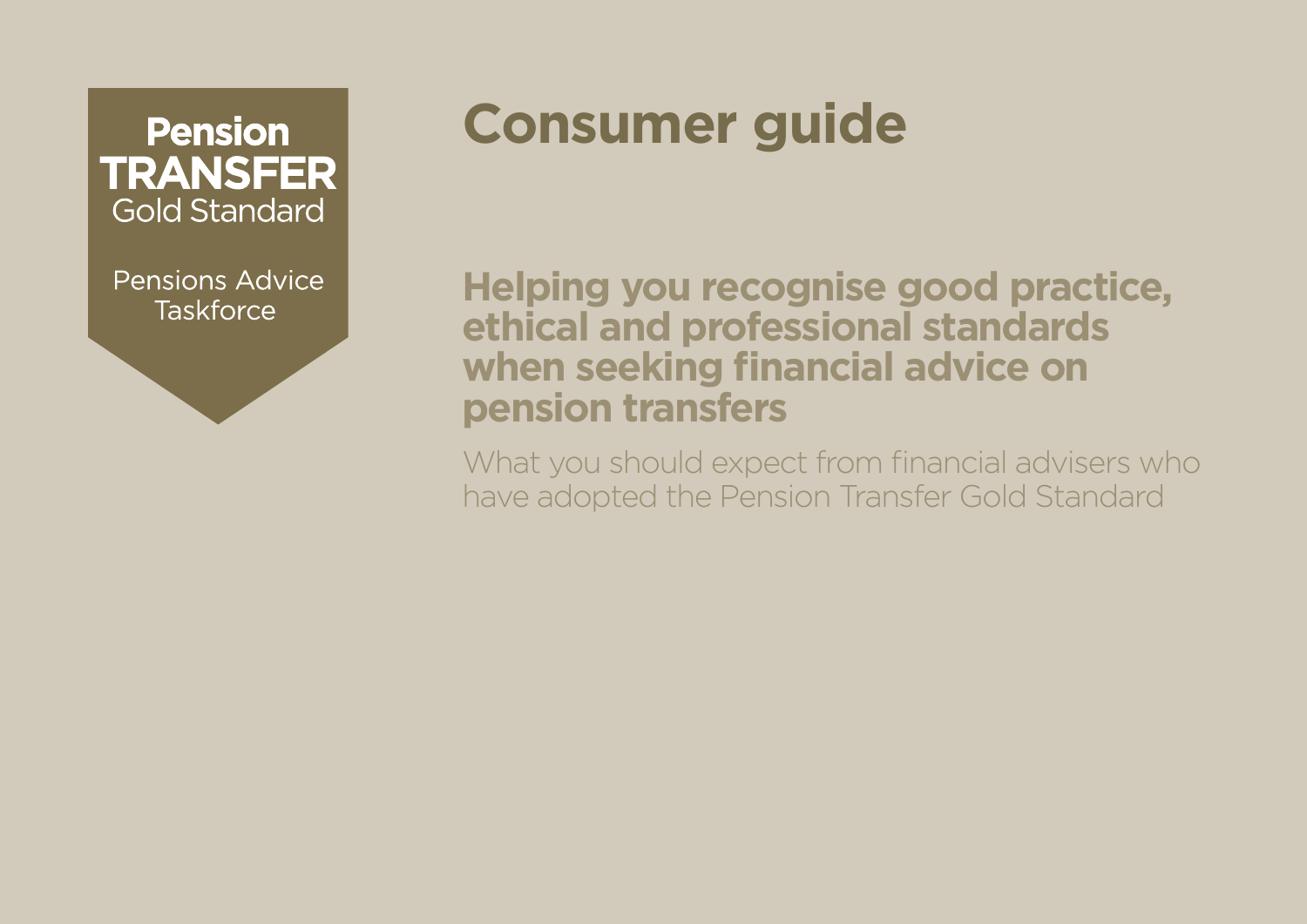# **Your guide to the pension transfer gold standard**

## **The requirement to seek Regulated Financial Advice**

In the 2014 Budget the Government announced legislation (sometimes referred to as 'Pension Freedoms') that came into effect in the 2015/16 tax year. As well as introducing additional flexibility in how benefits can be taken (for example, anyone aged 55 and over can take the whole amount of their pension fund as a lump sum, the majority subject to personal taxation) it recognised the additional complexities and responsibilities such 'freedoms' introduced, by making the taking of regulated financial advice compulsory for anyone looking to transfer what it termed 'safeguarded'\* benefits of more than £30,000 (\*this means Defined Benefit/Final Salary Pension Schemes, Guaranteed Minimum Pensions (GMPs) and pensions with Guaranteed Annuity Rates (GARs)).

Following these changes, a significant increase in benefits being transferred from employer Defined Benefit/Final Salary Pension Schemes has and is taking place, requiring many to seek regulated financial advice for the first time.

### **What is the Pensions Advice Taskforce?**

The Pensions Advice Taskforce is an industry backed initiative from the Personal Finance Society, that has established a voluntary code of good conduct for pension transfer advice (the 'Gold Standard'). Financial advice firms can adopt and subsequently promote this standard so you can be confident that you are dealing with a firm that is going beyond minimum legal and regulatory requirements when giving you financial advice in relation to transferring your pension.

## **Who are The Personal Finance Society?**

The Personal Finance Society is the professional body for the financial advisory profession in the UK, whose role is to promote ethical behaviour, high standards of professionalism for technical knowledge and client service for the ultimate benefit of the profession and consumer alike. It is part of the Chartered Insurance Institute, the world's largest professional body dedicated to insurance and personal finance that seeks to 'secure and justify the confidence of the public'.

## **The Pension Transfer Gold Standard - going the extra mile so you know you are in good hands**

Financial advice is regulated in the UK by the Financial Conduct Authority from the starting point of 'core principles', two of which are especially significant when it comes to complex pensions advice such as Defined Benefit transfers:

- 1. A firm must pay due regard to the interests of its customers and treat them fairly.
- 2. A firm must pay due regard to the information needs of its clients and communicate information to them in a way which is clear, fair and not misleading.

**Pension TRANSFER Gold Standard**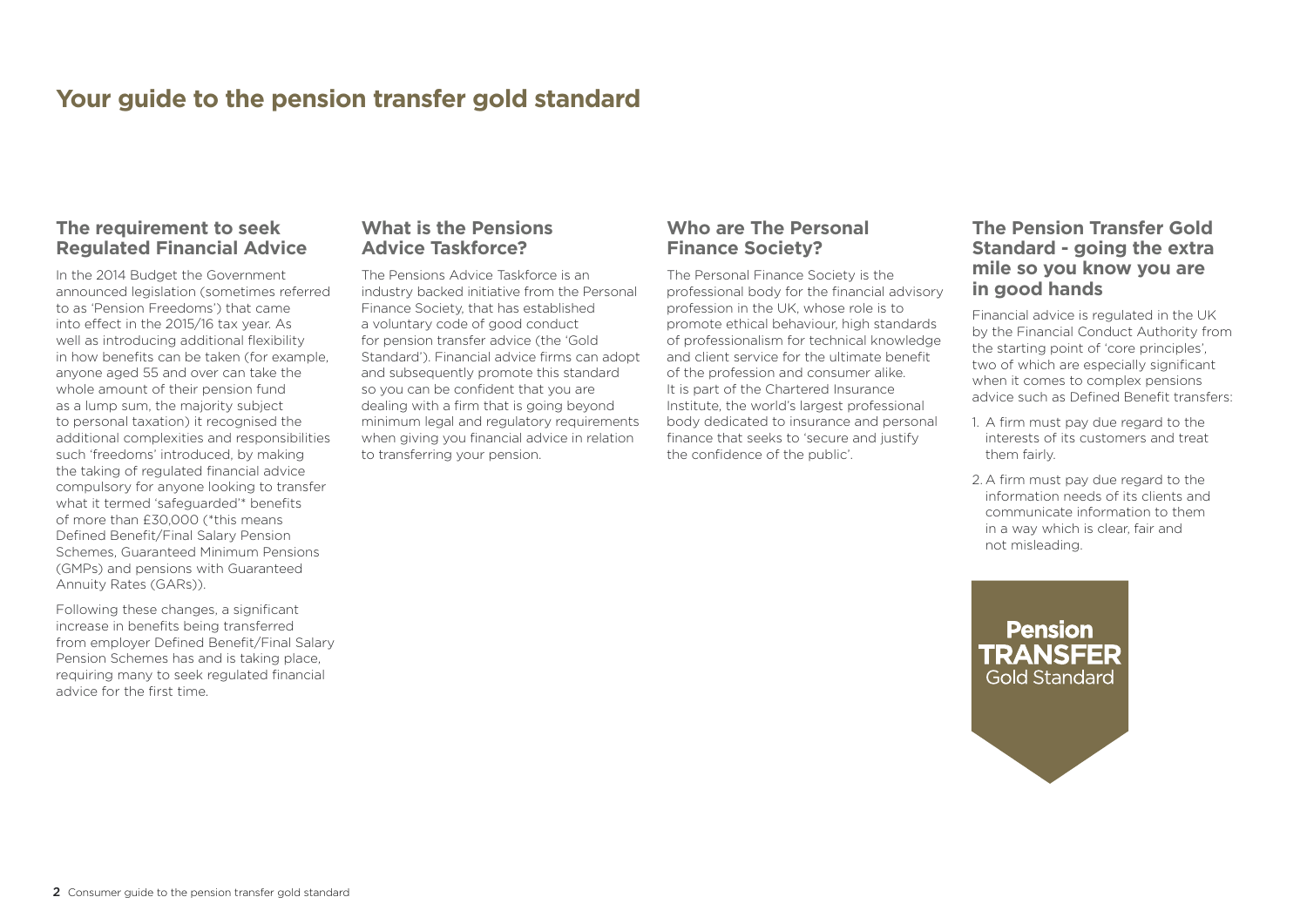## **The Pension Transfer Gold Standard** - Principles

The section below details the additional principles advice firms who adopt the Gold Standard adhere to, together with a description of what this means for you

## **Regulatory Requirement**

All financial advice firms must pay due regard to the interests of its client's and treat them fairly.

## **How financial advice firms adhering to the Pension Transfer Gold Standard will demonstrate good practice**

#### 1. Helping you understand when advice is appropriate, before you take it.

The value of guaranteed benefits available to members of a Defined Benefit or Final Salary pension scheme are such that for most a transfer to a Money Purchase arrangement, where you take on the investment risk of your pension fund, is unlikely to be in your best long-term interests. So, it is important that you have enough information about the advantages and disadvantages so that you can make an informed decision whether or not to seek professional financial advice on the transfer or conversion of your pension benefits. Firms adhering to the Gold Standard will ensure provision of this information 'at arms- length' so you are not under any undue influence in deciding whether to incur the subsequent cost of advice. You may sometimes hear this referred to as a 'triage' service.

#### 2. Ensuring advice given supports your overall wellbeing in the context of your stated objectives, needs and wants.

Firms adhering to the Gold Standard will help you understand how a transfer will benefit and fit in with your stated objectives, overall retirement plan and your long-term well-being. One outcome of the advice may be to recommend staying in your existing pension scheme. Where a transfer does not meet your stated objectives or the adviser has established that it is not in your best interests, but you decide to proceed with the transfer anyway, he/she may exercise his or her right not to facilitate the transfer, which is against their own professional advice.

#### 3. Ensuring the most appropriate technical skills are utilised on your behalf.

Firms adhering to the Gold Standard will ensure that their required Pension Transfer Specialist (PTS) holds qualifications applicable to both that role and for advising on investments, so they are qualified to advise on the complete end-to-end transfer process including the ultimate destination of the transfer funds. They will also ensure their knowledge and technical expertise in respect of pension transfers is maintained and up-to-date via a commitment to relevant and continuing professional development every year.

#### 4. Ensuring your transfer is invested appropriately.

Firms adhering to the Gold Standard will only recommend mainstream investments from regulated investment companies (this may differ if you are an expert investor) and will not accept introductions from unregulated firms that provide, facilitate or otherwise arrange unregulated investments. This is important because firms are responsible for the suitability of the investment within the money purchase arrangement when the transfer is arranged, and the destination of the funds is known, even when the firm does not arrange the investment itself.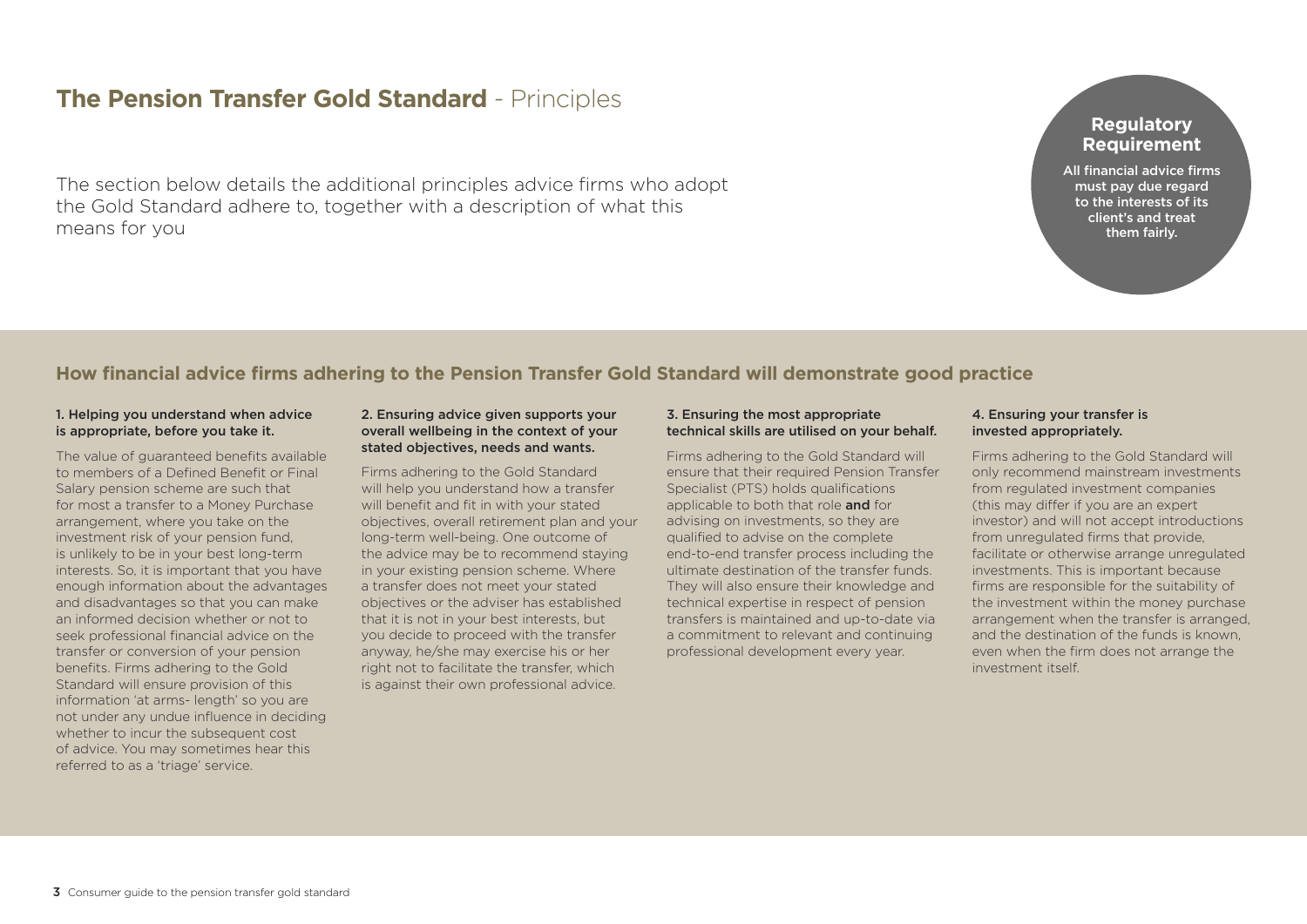# **The Pension Transfer Gold Standard** - Principles

The section below details the additional principles advice firms who adopt the Gold Standard adhere to, together with a description of what this means for you

## **Regulatory Requirement**

All financial advice firms must pay due regard to the information needs of their clients and communicate information to them in a way which is clear, fair and not misleading.

## **How financial advice firms adhering to the Pension Transfer Gold Standard will demonstrate good practice**

#### 1. Ensuring your understanding and acceptance of all charges.

Pension transfer advice can be complicated and can sometimes be perceived as expensive. Before you incur any costs firms that have adopted the Gold Standard will ensure you have a full understanding of exactly how much money you will be charged and when. If you proceed with a transfer they will ask you to confirm this understanding in writing. This will include the cost of advice in monetary amounts and cover if the advice is to transfer or not to transfer, any charges that relate to facilitating a transfer and any ongoing charges that will apply following a transfer (including any assumptions used in determining the amounts).

#### 2. Help you understand how the adviser will manage any Conflicts of Interest.

Firms adhering to the Gold Standard will create, maintain and provide access to a Conflict of Interest statement specifically in respect of Safeguarded and Defined Benefit transfers, so you can clearly see any conflicts of interests to which the firm and adviser/s may be exposed, and how these are mitigated and/or remedied.

#### 3. Help you understand the cost to you of transferring your benefits.

Firms adhering to the Gold Standard will give prominence to the Transfer Value Comparator (TVC) within the suitability report you will receive (a TVC is a regulatory requirement that compares the transfer value being offered with how much it would cost you to buy back the guaranteed benefits you would be giving up, on the open market). They will also ensure that you understand how much you might be giving up to achieve your objectives by transferring, before a transfer takes place.

#### 4. Help you understand the advice processes and recent client outcomes.

Firms adhering to the Gold Standard will make available any reasonable requests you make about internal advice processes and Management Information. The latter will include non-personalised details in respect of all client/prospective client engagement over the past 12-month period, those referred into a triage process, those who subsequently went on to take advice and those who subsequently received a recommendation to transfer their pension.